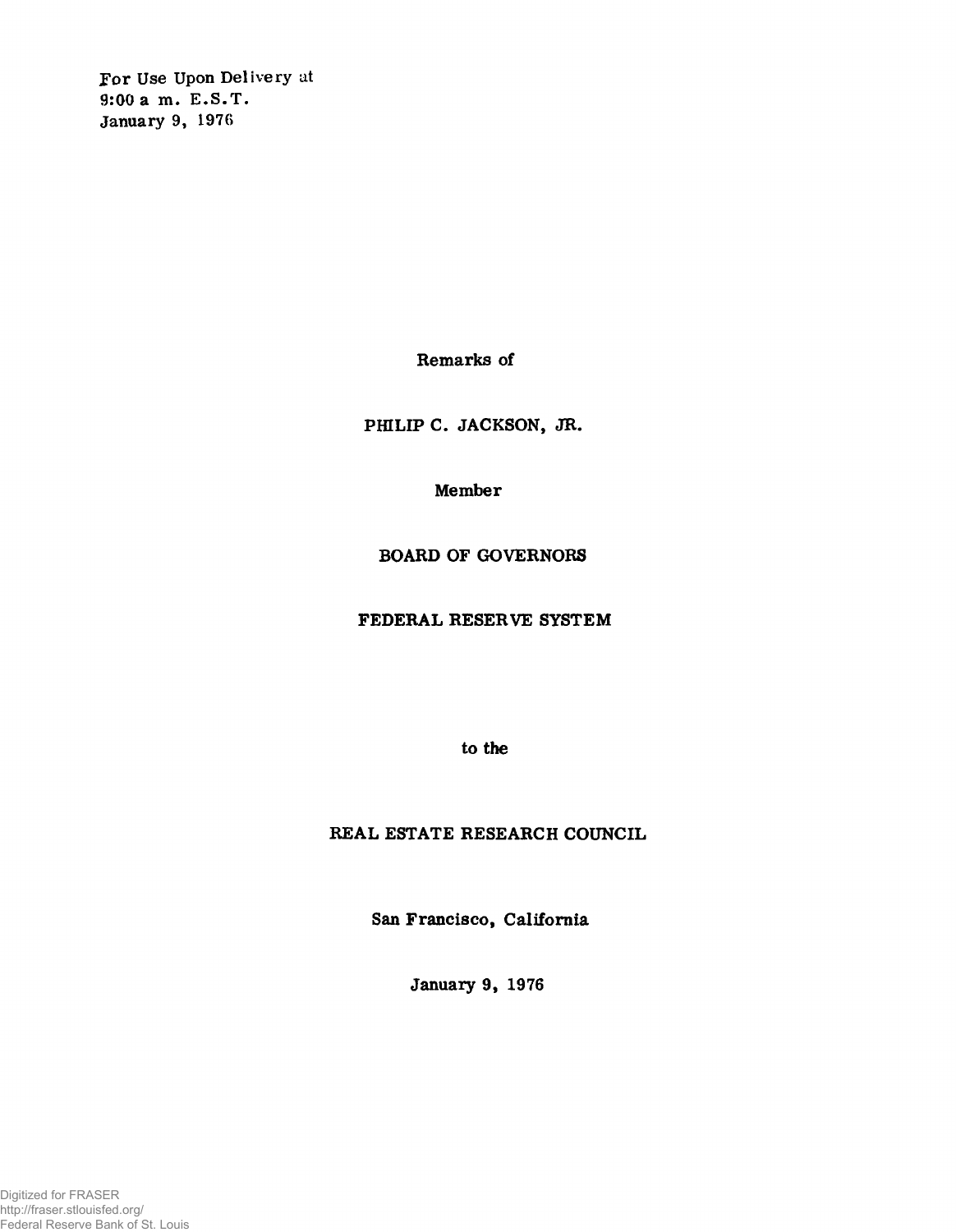## **The Real Estate Outlook for 1976**

**While it has become a ritual to utilize the early part of a new calendar year to make projections for the coming twelve months, most of you have probably already made your own plans for 1976. Successful participants in the real estate industry know of the need for advance planning to a greater degree than in some other sectors of our economy.**

**Nonetheless, I'd like to share with you my own assessment of some of the principal factors that will influence real estate in 1976. I am, of course, speaking only for myself not for my colleagues on the Federal Reserve Board.**

**It's important in any real estate outlook to realize there is no such thing as a national real estate market. It only exists as the sum of a large number of local markets. When you discuss real estate in general terms, it's also important to remember there are always good local markets in bad times, and bad local markets in generally good times. Therefore, your own real estate forecast must be carefully cut to suit your own individual market pattern. If you operate in one city, the forecast needs to be for that city. If you operate in Northern California, then you need the total of a series of local individual forecasts.**

**Given this assumption, you might logically ask why one who has recently moved to Washington from Alabama, would dare to talk about the outlook to a local group in Northern California. My reason is only to give some broad perspective of national events which will in turn be reflected in**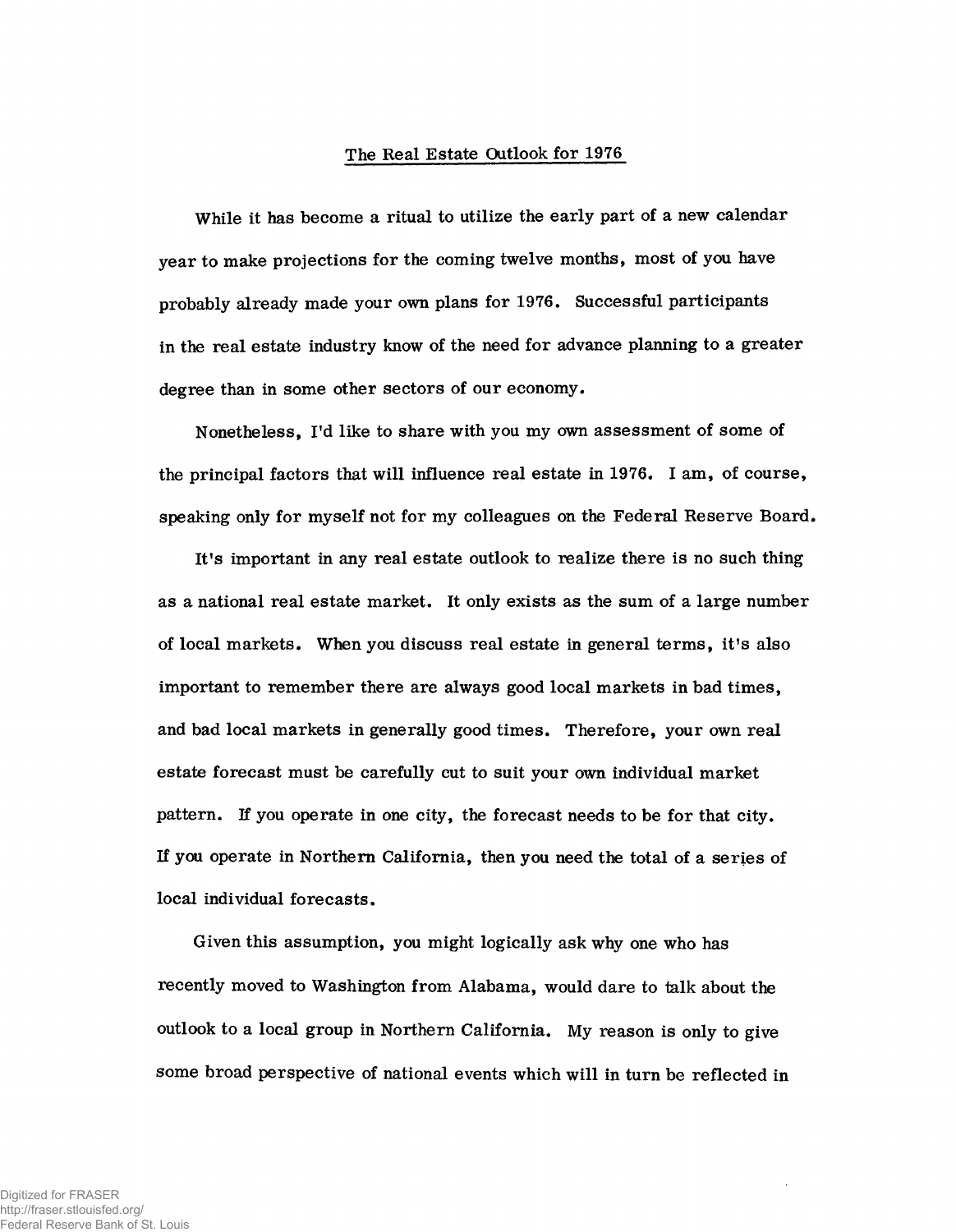**your local markets during the coming year. As one who has been an active practitioner in local real estate markets, I hope that my comments from this new perspective will be a benefit to you in making your own forecasts.**

**Let's focus first on some things which have a high probability of occurring in 1976. While nothing is absolutely certain, I personally feel that the probability of these things taking place is sufficiently strong that you should be prepared to expect them.**

**The cost of new construction, whether it be a house, a store, or an office building, will continue to go up Why do I think so?**

**We have learned that the high proportion of the construction labor forec that is unemployed has only slowed — it has not stopped — the rapid rate of hourly wage increases in the construction industry. This fact, when combined with the rebound in the price of building materials from its 1975 low, convinces me that the labor and materials factor in new construction is going to increase again this year.**

**If — as I personally think likely — many of our cities will be unwilling to borrow for extension of their utility systems in 1976, this may encourage price stabilization of developed land. liven so, raw land not suitable for immediate development may recede from its speculative heights of recent years. I am not sure in my own mind whether the financial condition of**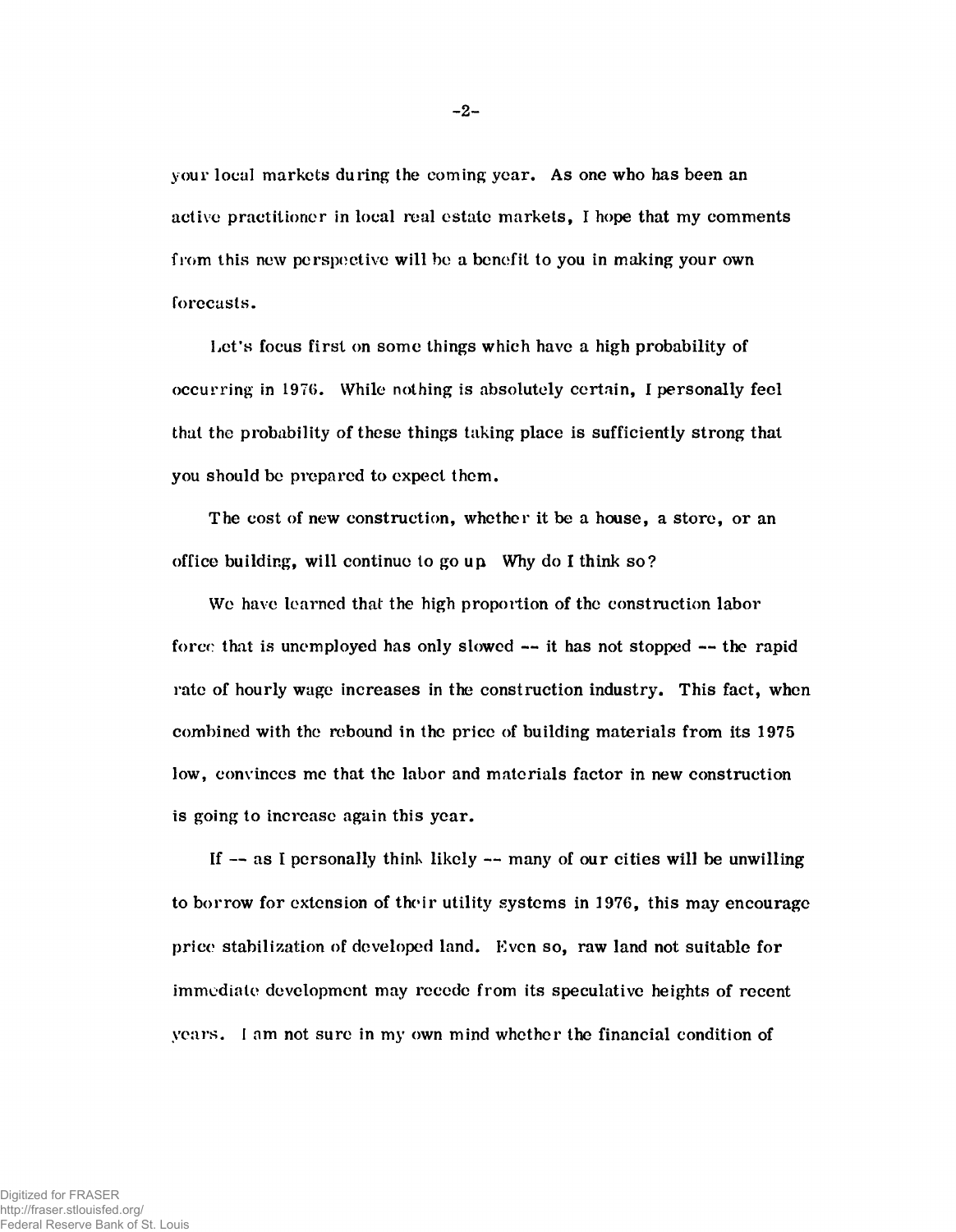**many land developers will produce some fire sale liquidations which will depress prices of developed lots during the year. I personally hope not, since forced liquidation of real property on depressed markets only tends to depress prices further and hurts everyone in the long run.**

**These comments about raw land, of course, don't apply to agricultural land which is suitable for modern economical and mechanical farming techniques. This, I believe, is likely to continue to rise in value this year. However, historical perspective would lead you to question whether we may soon experience another decline in farm land value similar to those experienced after previous periods of sharp rises in agricultural prices, when land prices fell with farm product prices.**

**Everyone knows that unit sales of new single family houses have been down in 1973 and 1974. Yet the median sales price of a new home sold in 1973 was \$32,500, up 18 percent; in 1974 the median price was \$35,900, up 10 percent; and in October 1975 the median sales price was \$40,700, up 9 percent from a year earlier. Put higher labor materials, land and expectations together and the result is bound to produce higher total construction costs this year.**

**The second strong probability, I believe, is a slow rate of apartment construction. Here are some reasons apartment construction is likely to continue in 1976 at about the present pace. Many communities still have**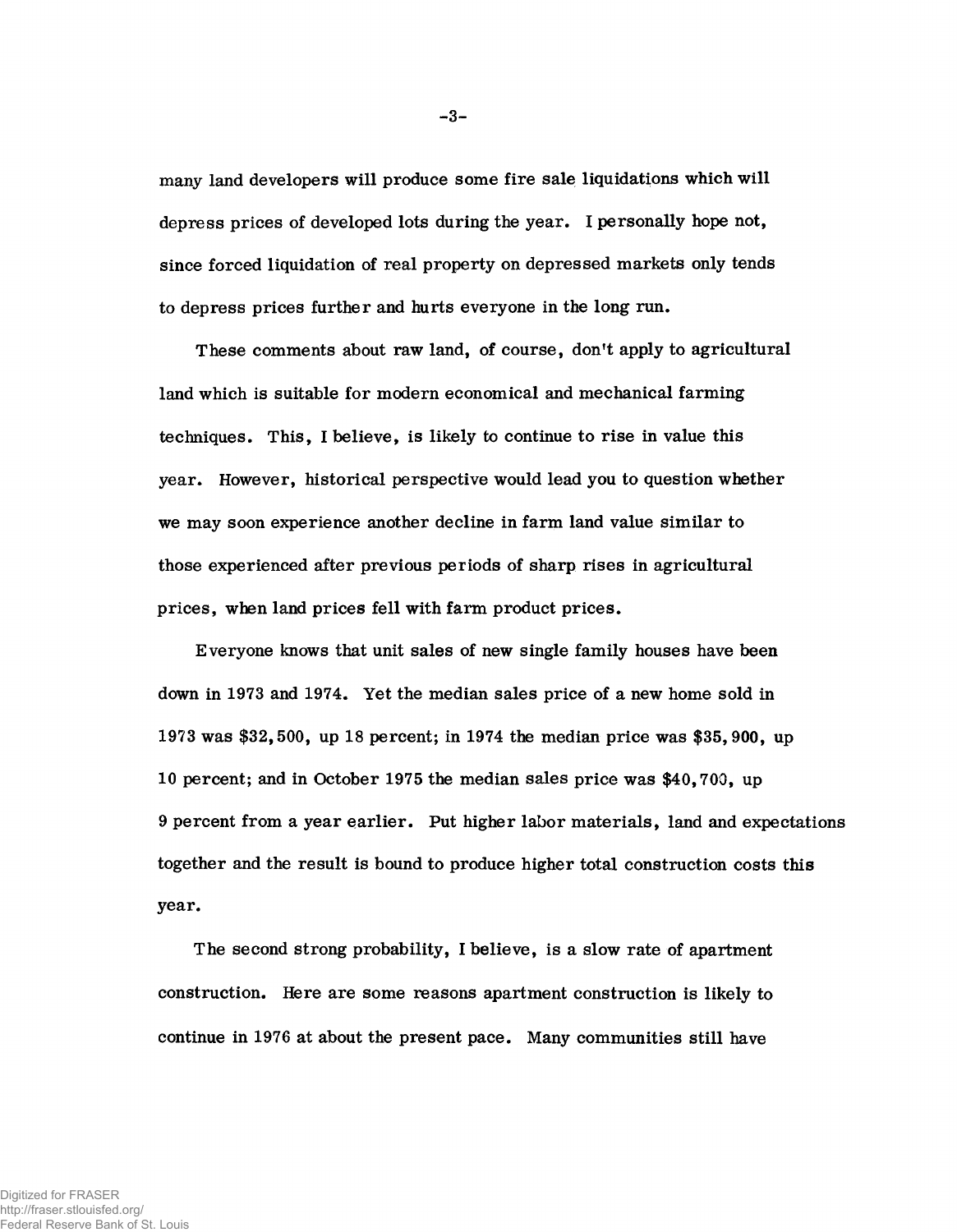abnormally high vacancy rates. For that reason, gross rental rales will have trouble rising enough to keep pace with galloping increases in operating costs for utilities, maintenance, taxes, and management. So net rents will go up little, if at all. These net rents, as all of you know, are the basis of new construction decisions when they are compared with the cost of construction, the cost of debt service, and the need for a reasonable return on equity.

The demand for apartments is influenced by the rate of household formation, which in recent years was increased by a growing number of single person households. However, the number of new households formed this year will, in my opinion, be depressed by a continued high rate of unemployment among young adults. This means that the apartment market will not grow for the singles only, ''swingers" groups. Ft may well be possible that the number of young people reaching the marrying age will create growth in the market for units designed to appeal to young families.

But there are other negatives. One subtle but nonetheless important impact on multi-family construction is the change in the legal and social environment within which apartment investors now live. Many of our court jurisdictions have revised the fundamental legal rights of landlords and tenants so that the rights of the tenant, to a certain extent, lake

- **4**-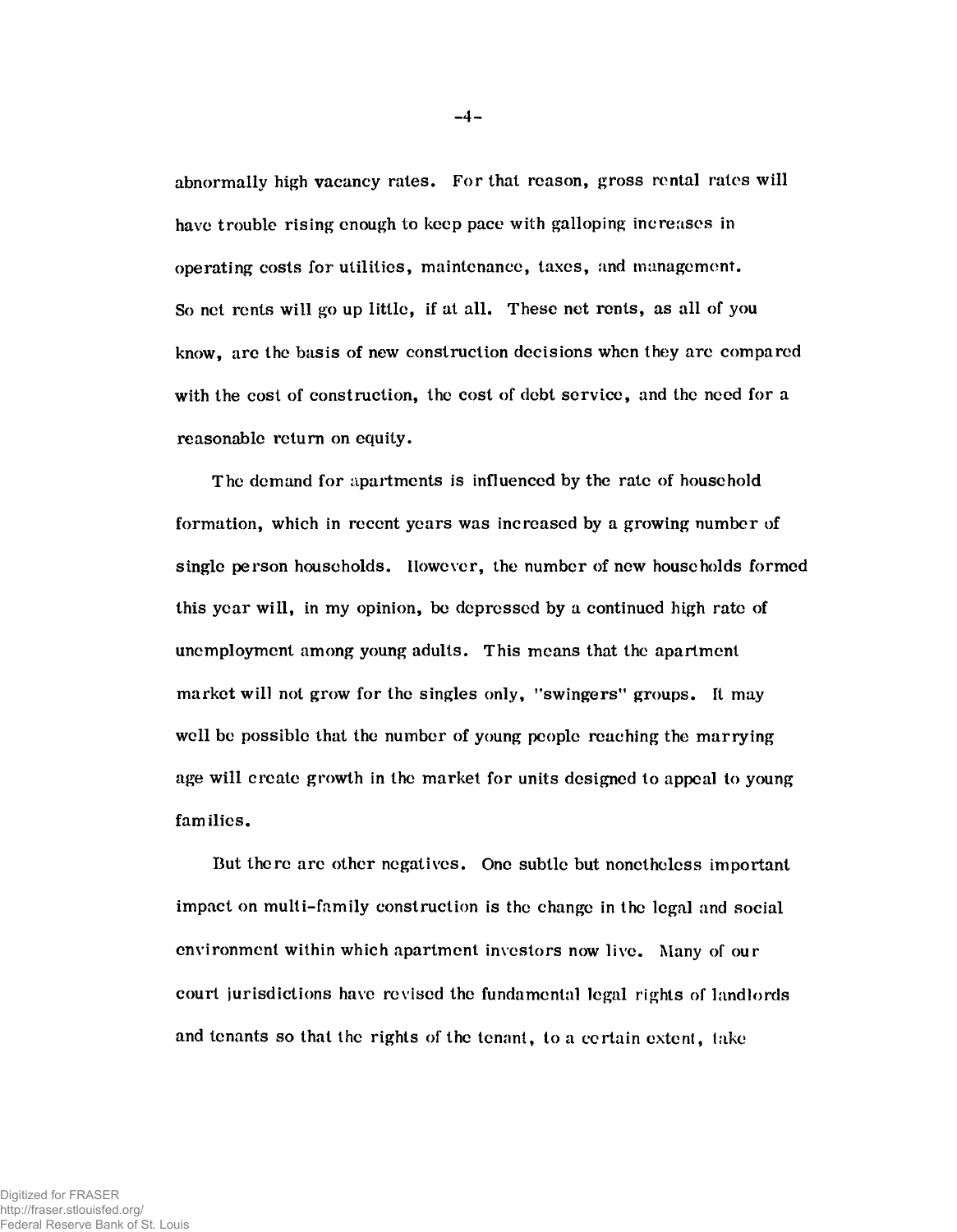precedence over those of the landlord. Investors are becoming alarmed about the increasing number of communities going the myopic route of rent control, which they feel is another form of confiscation of private property. Also, many investors learned bitter lessons during 1974 and 1975 concerning the tax ramifications of loan default on accelerated depreciation schedules. Therefore, the tax shelter aspects of multifamily construction, while still important, are viewed with a great deal more care than before.

My last reason for caution about apartment construction is a shortterm negative but long-term positive. I believe that the leadership of our Federal Housing programs now know that liberal credit or other subsidy programs to stimulate multi-family construction, which are not soundly based on market realities, create more problems than they solve. Therefore, moves by our Government in this direction will likely be gradual in implementation and modest in scope.

Now let's discuss some factors which, while less certain, are still highly probable in 1976. The most important of these is the fact that the tendency to inflation remains strong. It's not news to say that the pace of inflation, while down from 1974, has continued at a relatively high level despite unemployment and plant utilization figures which had led us to expect lower prices. I am increasingly impressed that the causes

- **5**-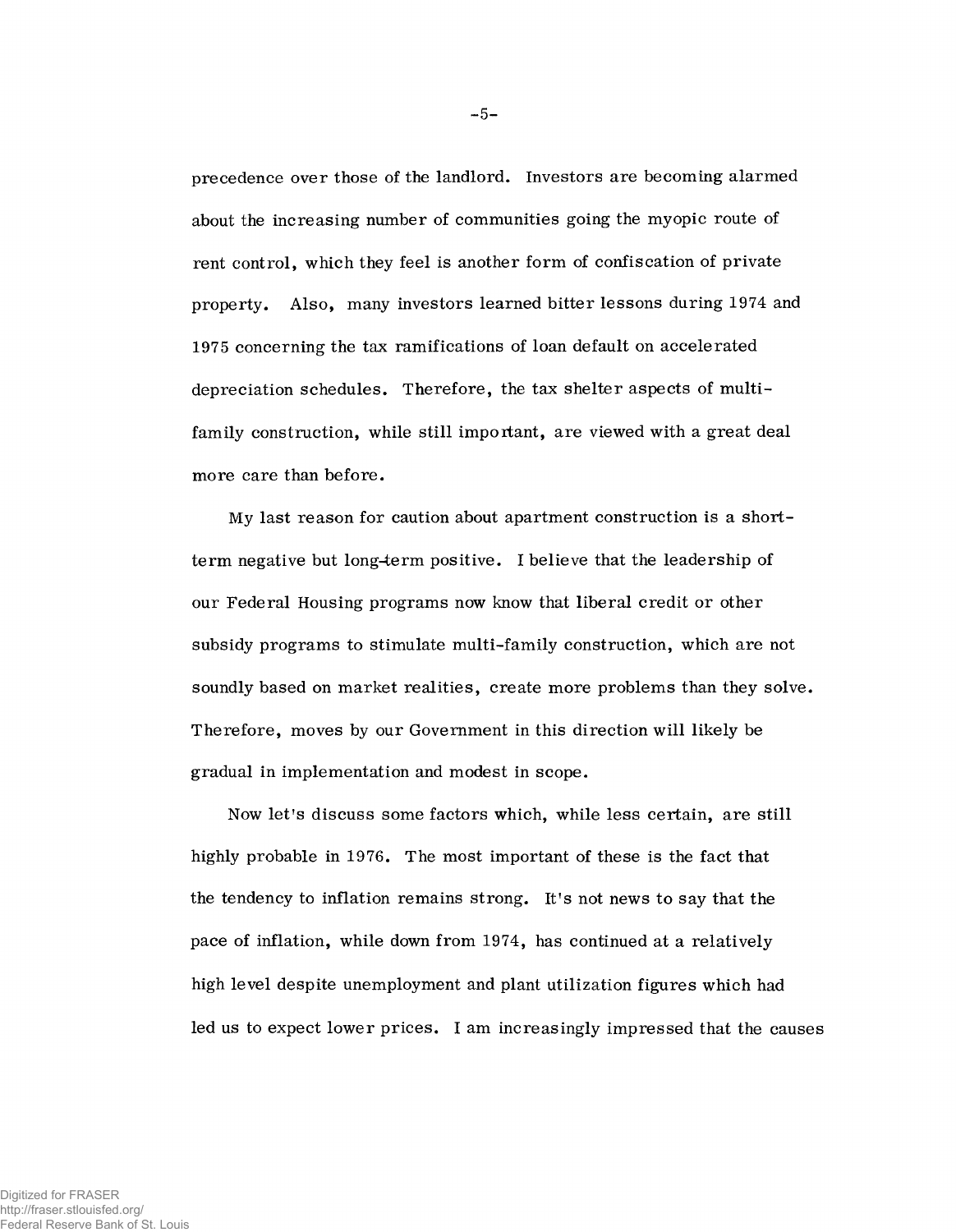of this situation appear to be coming from structural, endemic conditions in our economy which are not likely to be resolved very quickly.

While it's my belief and hope that inflation will moderate further in 1976, investors are still unlikely to commit long-term loans at cheap interest rates without more assurance that inflation is being contained.

I think it is highly probable that 1976 will see only a modest demand for more stores, shopping centers, and office buildings. Retail sales while up in dollar amounts are not rising rapidly when measured in terms of the quantity of items sold. This fact coupled with the slower changes in transportation and living patterns will also slow the need for new shopping facilities unless someone is soon able to invent a new merchandising concept to replace the discount store, the super market, and the shopping center.

While general business conditions are improving, our corporations have learned in 1975 to operate on lower overhead and with better efficiency. Therefore, the overhang in the supply of office space which some areas are experiencing will be gradually filled from older non-economic buildings and from only modest overall market growth. This is a condition tending to keep office rents depressed and the demand for new office building construction sluggish.

**- 6-**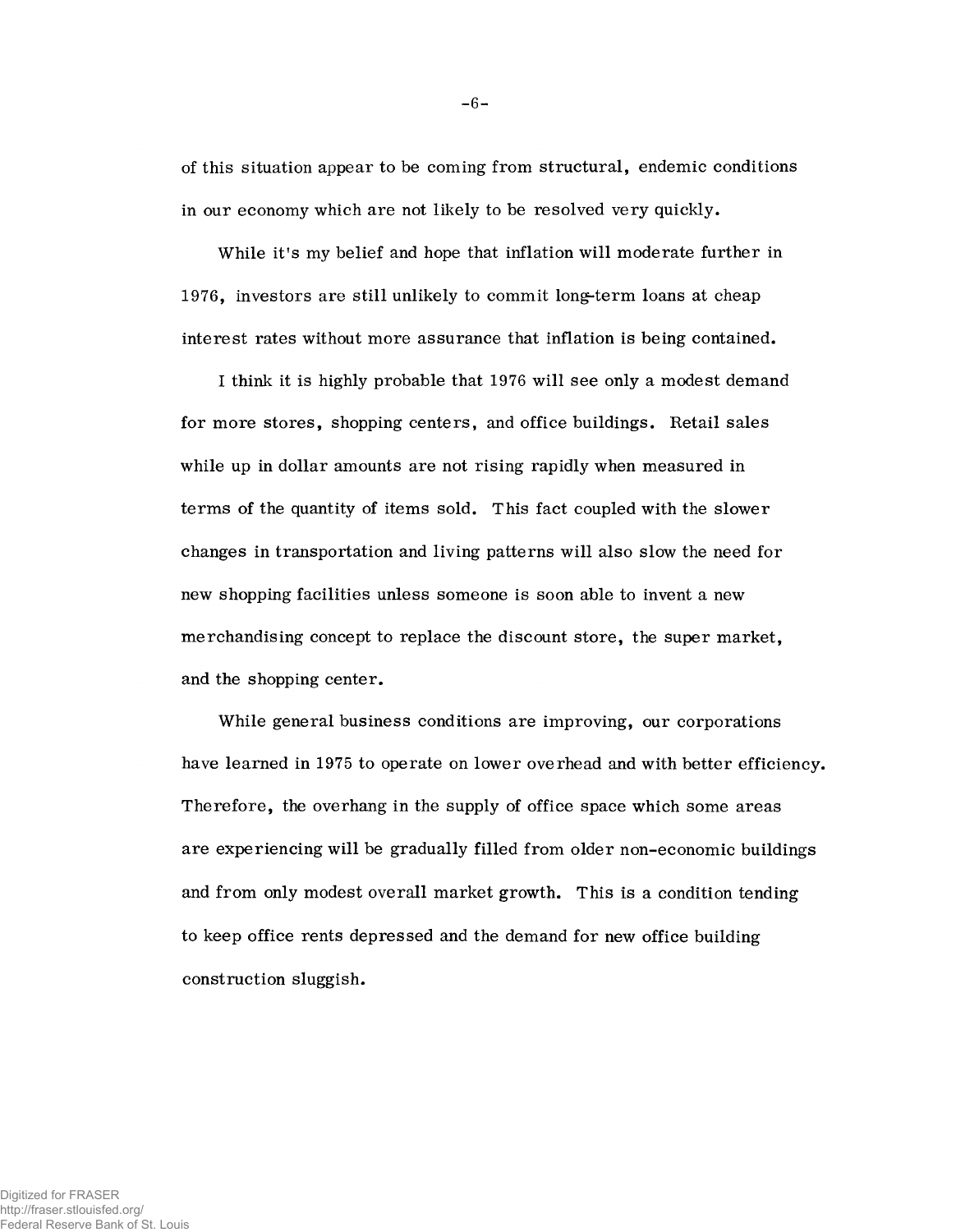For some people, perhaps the most discouraging probability during this year is the prospect for resort and recreational properties. I think that the speculative fires of 1973 and 1974 burned enough fingers that it will take some more years to rebuild public confidence in this type of property. I also think that a large part of this market is usually motivated by a feeling of financial well-being on the part of our families who are relatively well off. In that context, while corporate profits have rebounded sharply from the 1975 lows, thus far the stock market shows no inclination to rise to a point that shareholders might be encouraged to spend some paper profits on a secondary home.

Thus far, unfortunately, "calling it like I see it" has produced a very discouraging outlook. You may properly ask, "is there anything good about real estate for 1976?" In my view, yes, there is. The bright star for 1975 will continue to shine in 1976. Namely, the single family home market. Why?

As I have already noted, the fundamental demographics are still positive. The number of our young people reaching the age where they are expected to marry and buy houses is growing. While there has been much conversation about changed living patterns and even changed marital patterns in recent years, the figures would lead us to believe that these people will buy their share of houses when they get to the house-buying age, just like your and my generation did. Furthermore, it looks like our consumer

**- 7-**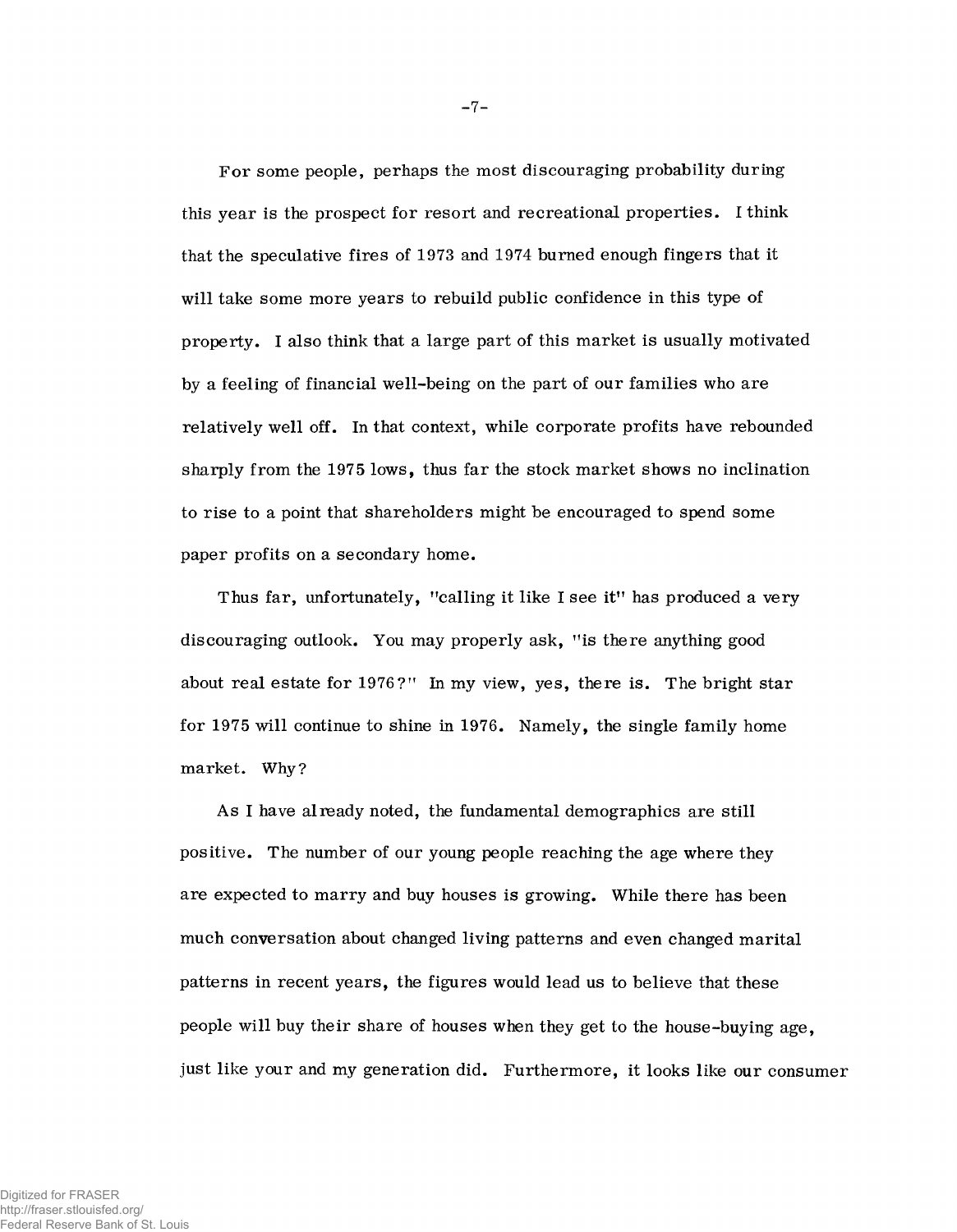incomcs arc continuing to increase in real, as well as in nominal terms.

The fundamental conditions arc also positive for an ample supply of the mortgage money which usually sustains single family home purchases. The growth of savings in 1975 has produced a highly liquid thrift industry. About 10 percent of its assets are now in liquid form, while the level of forward commitments is modest in proportion to internally-generated cash flow. These facts should help insulate thrift institutions against a sudden change in ihe inflow of new deposits, should that occur in the months ahead.

Most economic projections do not call for a rapid growth in economic activity in 1976. This suggests that credit demands will not likely push interest rates up sharply.

Two factors, though, deserve a further note of caution. The first is that urban single family mortgage credit is now almost totally dependent on the thrift institutions and the Federal Government for funds. While commercial banks still make about 11 percent of these loans, not a single other source of savings capital has significant interest in home loans today. For this reason, any change in the prospects for thrift institutions would be likely to produce sharp changes in the mortgage market.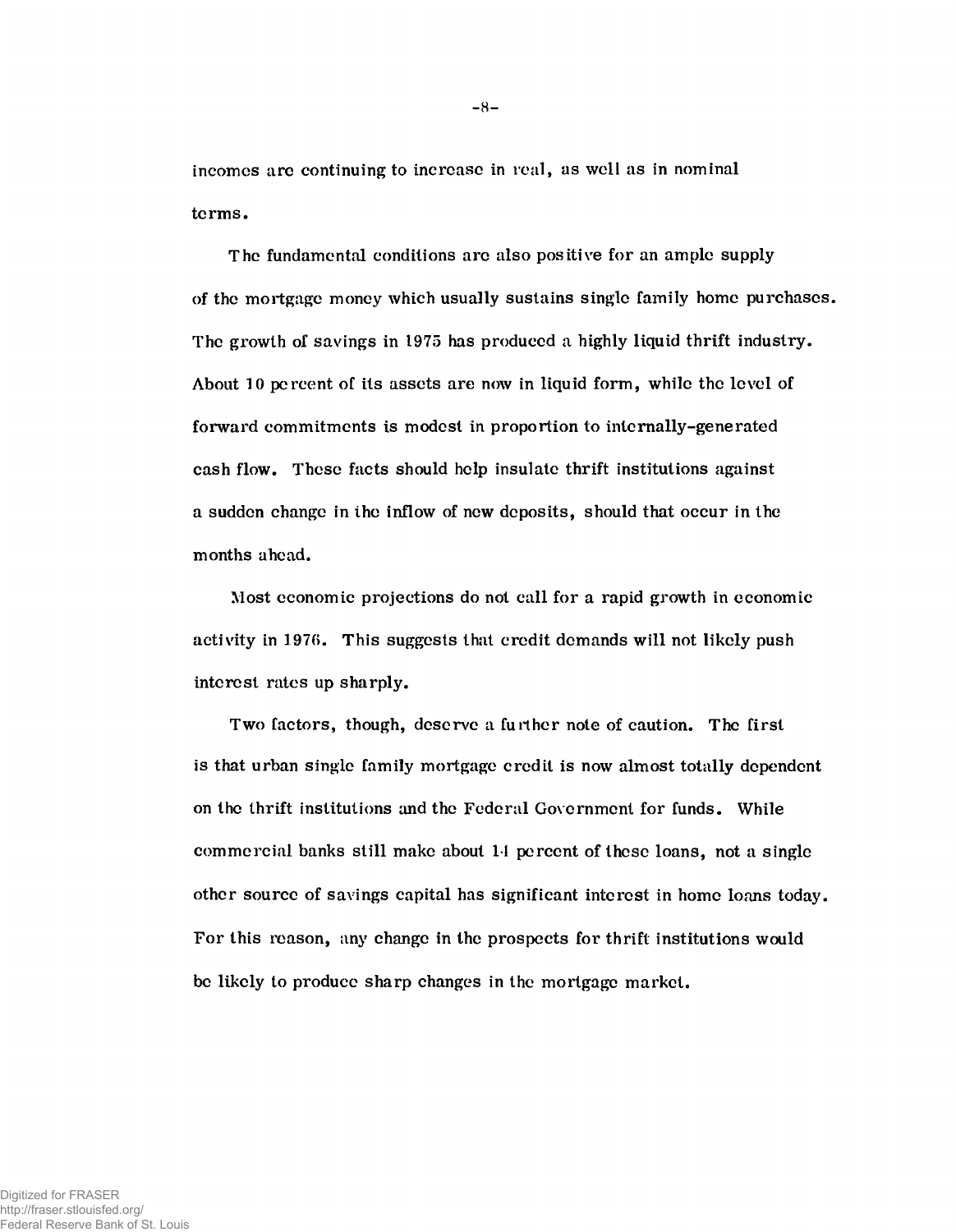The second factor worth watching is the continuing level of Federal deficits needing to be financed. If gross credit demands should expand in 1976, it could well be possible that Treasury borrowing could put upward pressure on short-term interest rates.

The best news for 1976, in my opinion, is a fundamental change in market psychology for single family homes. We learned in 1975 that the general public would buy existing houses in record numbers at today's prices. We also learned that the public will pay 9 percent interest for mortgage money without the mental blocks that drove many from the market earlier. I feel that this change has taken place because the American public has increasingly learned that a home is a good buy at today's prices and interest rates. They have learned about the prospects in most areas for increasing market values. They have also learned that the amenity benefits which they are receiving through home ownership are needed by their families now, rather than later after the children are grown and gone.

This renewed emphasis on single family homes is good news in several non-real estate ways. It's good news economically because it encourages a multiplier effect on spending and production. It's good news socially because it strengthens our family ties and produces a more stable society. It makes more families have a stake in the future of our cities, and, therefore, in our nation.

- **9**-